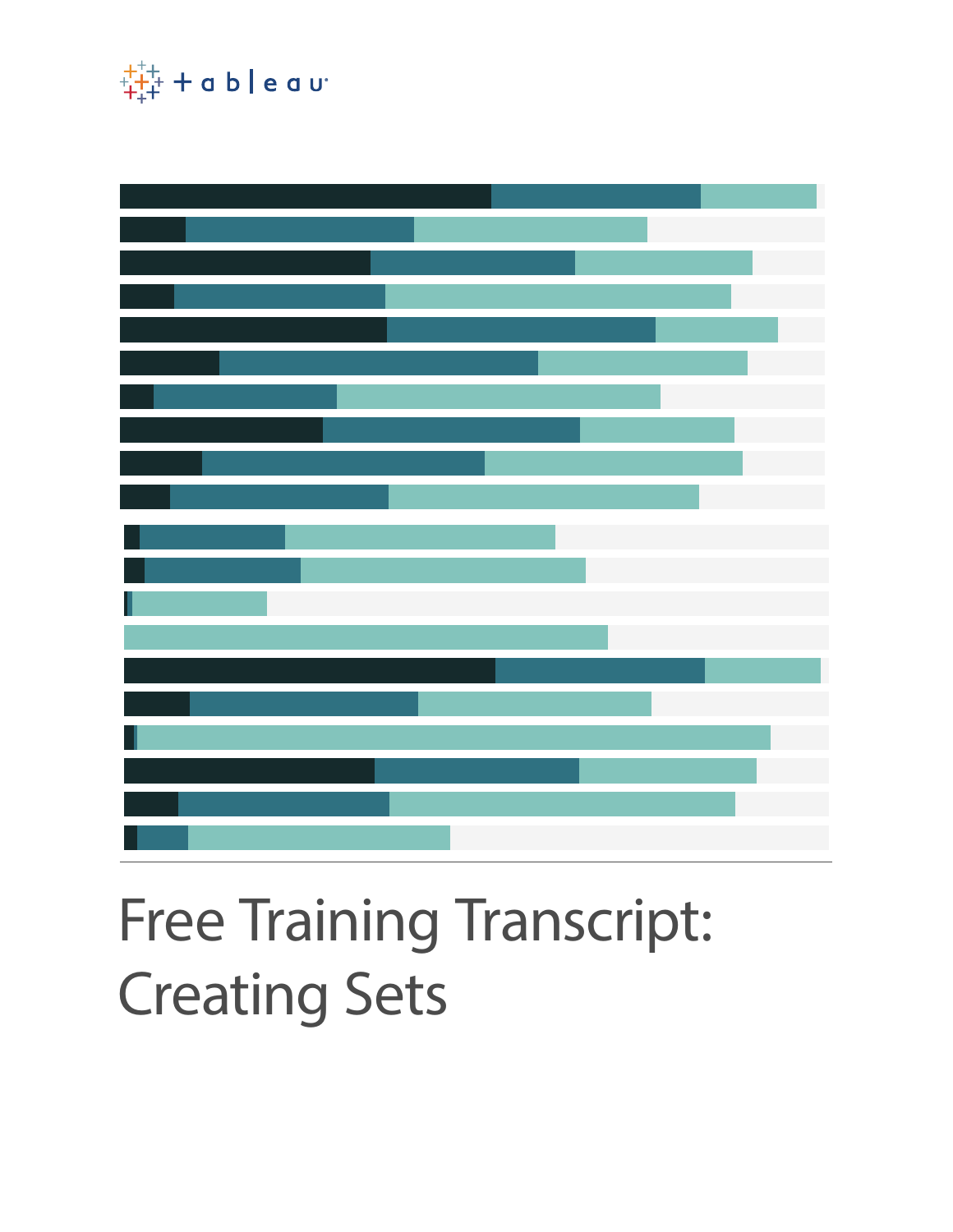Welcome to this video on Creating Sets. You can download the Exercises workbook to follow along in your own copy of Tableau.

Sets are a powerful analytical tool in visual analysis. Let's say I'm a local manager focused on our Corporate customers in the Latin American Market. In this viz I have the number of orders the entire organization has gotten over several years. I want to see if my customers follow this trend. I've created a set of Corporate customers in the Latin American. By bringing the set to color, I can immediately see that we didn't have the same dramatic upswing in orders as the company overall. I should look into why that might be.

#### Sets

Sets in Tableau can be thought of as combinations of data, like filter results. Here, it's the combination of only Corporate customers, only the LATAM Market. Sets can be created by the user in Tableau Desktop from specific data in the view or created via a calculation. They will appear in the data pan at the bottom, labeled with the set icon of two overlapping circles.

Sets can have slightly different icons depending on how they're created. Some data sources may already contain sets when they're brought into Tableau, these will be indicated with a database icon together with the circles. Additionally, certain actions, such as filter actions on a dashboard, may create sets. As a rule, you as an author won't need to interact with these action sets. Tableau creates them automatically to ensure proper filtering across views. Last, User Filters, for published workbooks, have a user filter set icon.

## Creating Sets from Marks

Now let's build some sets! First, we can simply select marks in the view, say, high discount orders, and with those marks selected, click the set icon in the tooltip. This is similar to creating a group. We'll name the set, "High Discount Orders", and that's all there is to it! Sets made from marks are called "constant". Constant sets are quick and easy, though as the name suggests they are not dynamic.

Let's create another that set and look what options we have with constant sets. Because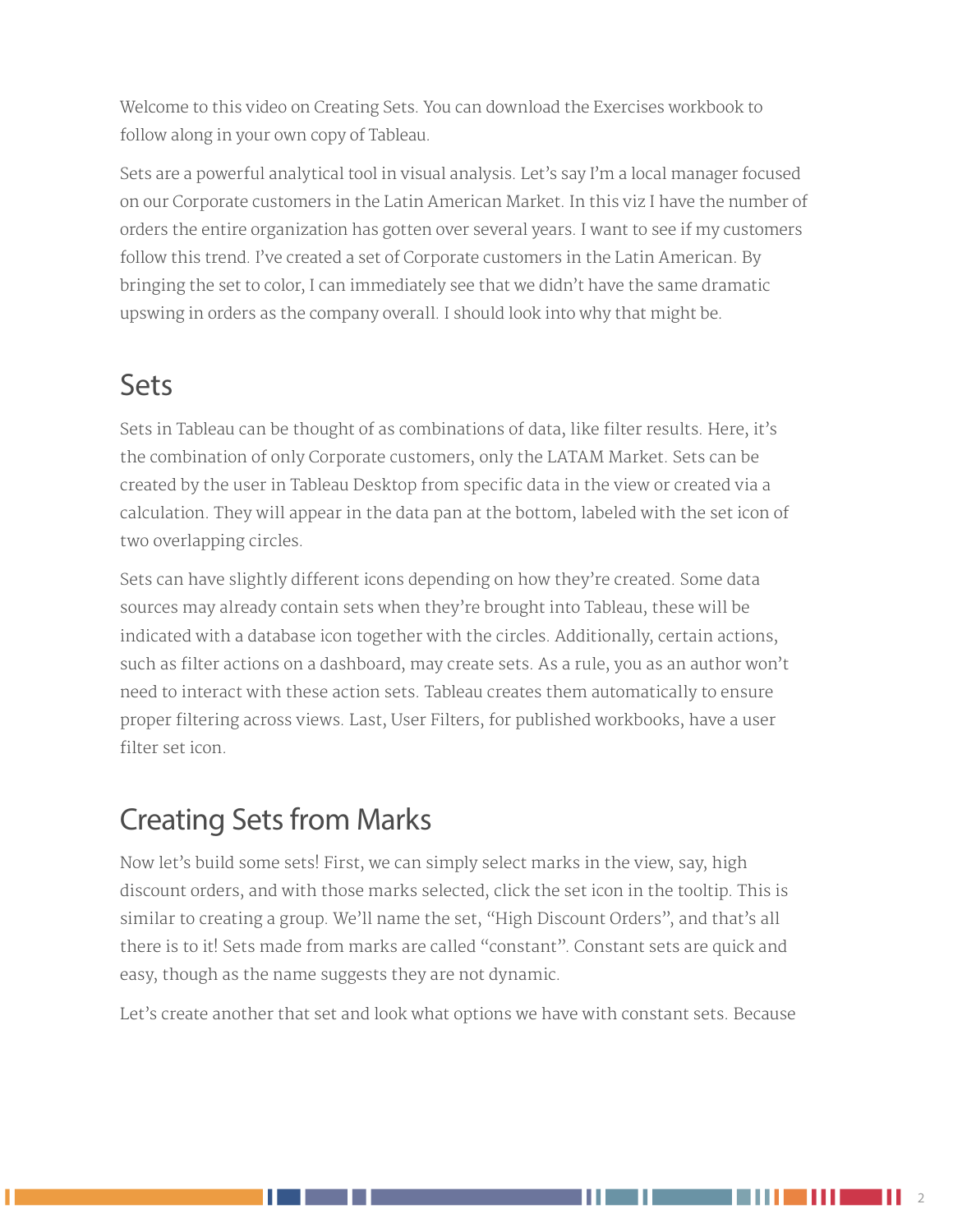we're creating this set the same way as High Discount Orders, we could choose to add or remove these marks from that set. But let's just create a new one.

One option we have here is to exclude. This will make a set of all the marks we did not select. Sometimes it's much easier to select the members we don't want in the set. We can also X out any of these dimensions here that are currently being used to define the set. Remember, sets are like filter results. If we remove a dimension here, we're removing it from the requirements to be in the set. If we X out everything but month, we'll get a set of all orders in the months that held the points we originally selected.

If we take Order Priority off color, making it a Detail instead so we don't lose that information, and bring this new set to color, we can see what's in that set. Note that the month was a discrete date part, so despite the fact we only selected marks from 2012 and 2013, we have members in this set across all 4 years in the viz.

## Creating Sets from a Computation

If the analysis requires a set whose members are dynamic and update as the underlying data changes, the set needs to be computed rather than constant. For example, if a set is defined as Customers whose names start with A, or orders whose average Discount is over 8%, we likely want this to update as we get new customers or new orders come in.

To create a calculated set, right click on the desired dimension in the data pane, we'll use Order ID and then we'll select Create > Set. We'll name this, "Discount >8%".

First, we can select specific members of that dimension from the list, or if we tick "Use All", changes to the list will always be considered (such as new orders coming in).

Next, we need to determine the condition for the set. The Condition tab can set rules such as: The discount field averaging over 0.08 which is 8%. If we wanted to enter a formula like customer name starts with A, we could put that down here.

If we bring this set to Color, we see that yes, profit for these orders is a bit lower than the overall trend of the data.

## Combining Sets

Sometimes our questions can't be answered easily with a single set. Combining sets brings additional value and power to the analysis.

Sets based on the same dimension can be easily combined. In the data pane, we'll right